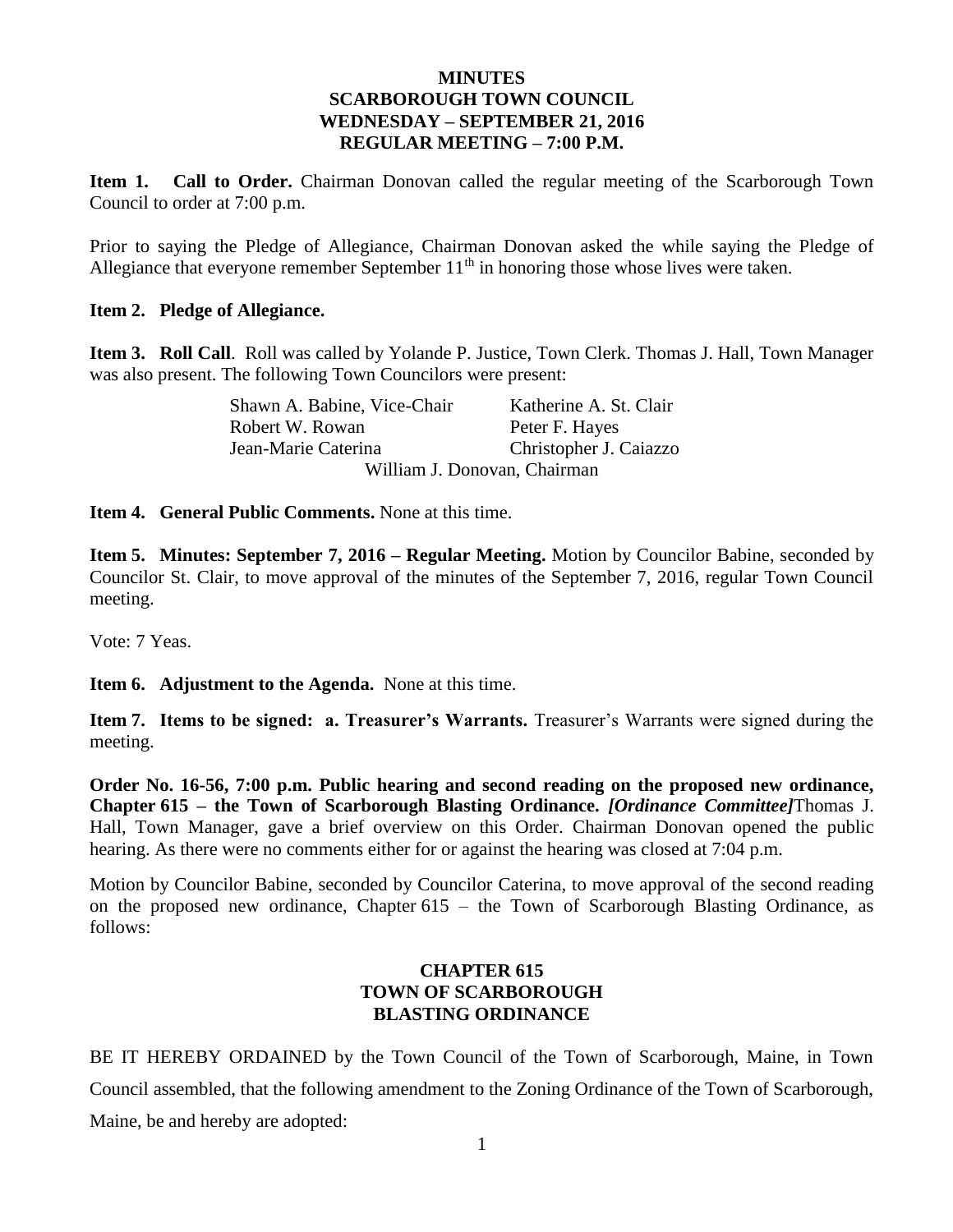## **SECTION I Purpose**

This ordinance recognizes the need for regulation of blasting within the Town of Scarborough to assure the safety of the blasting company employees, property owners, abutters, citizens, and visitors of the Town of Scarborough.

### **SECTION II Regulations & Codes**

Blasting and transportation of explosives are regulated through laws, codes and standards including:

- a) NFPA 495 Explosive Materials Code
- b) Title 49 CFR, Federal Regulation for Transport
- c) Title 27 CFR, Part 181 Commerce in Explosives
- d) Title 25 Chapter 318 Explosives and Flammable liquids §2471
- e) Title 38, MRS § 490-Z (14)(H), Performance standard for quarries

### **SECTION III Permit Required**

No person shall possess, store, arrange, or conduct blasting operations within the Town of Scarborough without holding a valid Blasting Permit issued by the Scarborough Fire Department.

## **SECTION IV Permit Application Procedure**

Application for a Blasting Permit and request for an on-site inspection shall be made to the Scarborough Fire Department by the responsible party at least five (5) days prior to the blasting date as outlined below:

- a) Prior to applying for a Scarborough Fire Department Blasting Permit the applicant must have a valid State of Maine Explosives User Permit issued by the State Fire Marshal's office.
- b) At time of application the applicant must provide:
	- i. A valid certificate of liability insurance with a policy limit of not less than \$2,000,000 which includes a statement clearly indicating that blasting and use of explosives is covered under the policy.
	- ii. A scaled map denoting the general blasting location(s) and identifying all structures located within 500 feet of the blast area.
	- iii. A list of all properties within the 500 foot pre-blast survey and notification range including the address, owner's name, and a phone number.
	- iv. The proper fee as outlined in the current Town of Scarborough Schedule of License, Permit, and Application Fees.

### **SECTION V Notifications**

All property owners within 500 feet must be notified either by phone, in person, or in writing, of the dates, approximate times, and estimated number of blasts that will occur.

- i. Notification of property owners within 500 feet must be made no more than four (4) days prior to the blasting date.
- ii. A letter certifying that pre-blast surveys were offered to be conducted at each structure on a property located within 500 feet of the detonation point, and that oral and/or written notification has been made to all abutters within 500 feet must be sent to the Scarborough Fire Department prior to the issuance of the permit.
- iii. The applicant shall notify the Scarborough Public Safety Communications Center via phone (207-883-6361) before the first blast and after the last blast each day.
- iv. The applicant shall also sound the required warning horn prior to each blast as outlined in NFPA 495 Explosive Materials Code.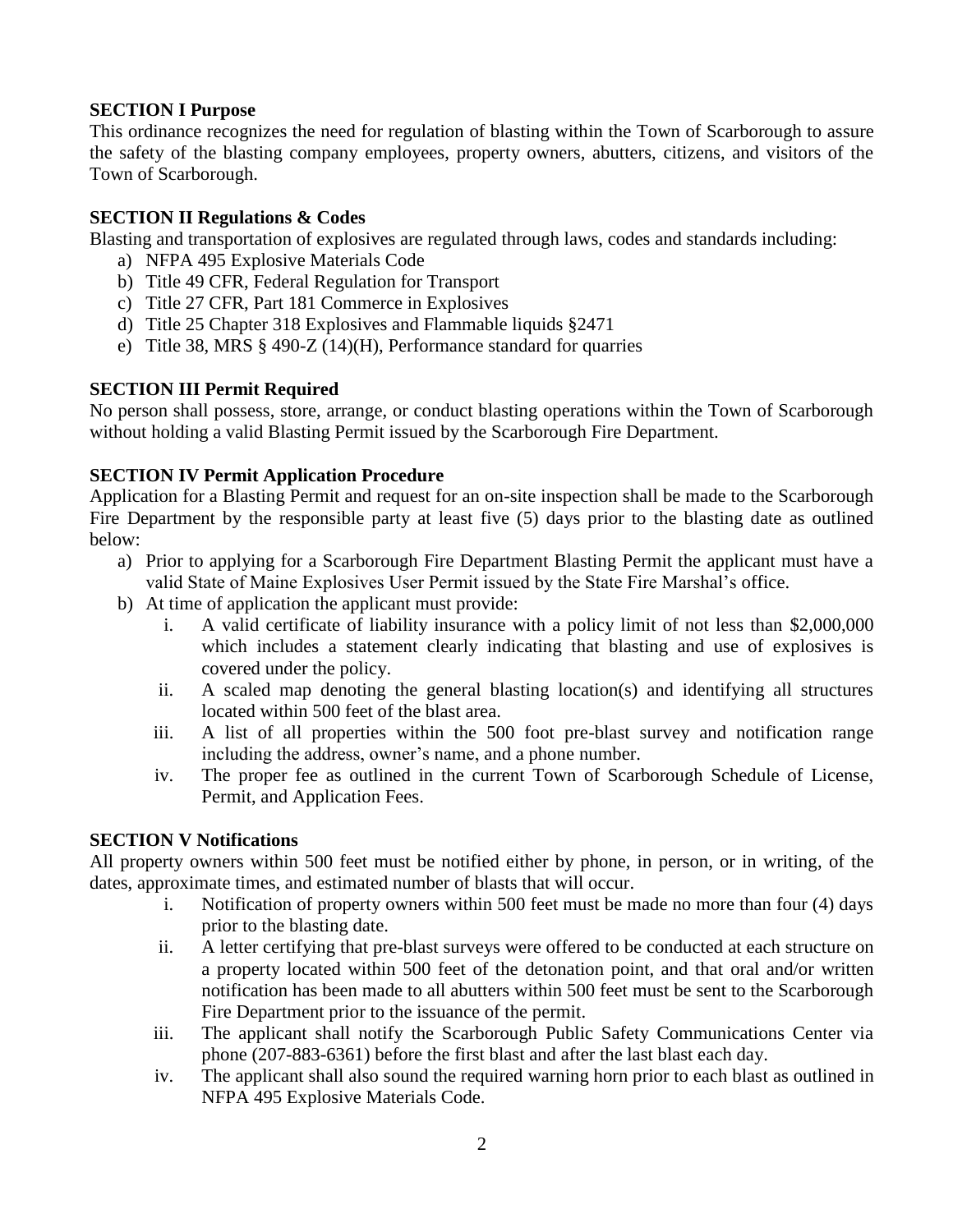### **SECTION VI Hours of Detonation**

Blasting must occur during daylight hours and no earlier than 8:00 AM or later than 6:00 PM. No blasting is allowed on Saturdays, Sundays and town observed holidays. Production blasting may not occur more frequently than ten (10) times per day. There is no daily limit for micro or cushion blasts.

### **SECTION VII Other Requirements**

a) A calibrated seismograph must be on-site and operating during all blasts. All data obtained from those measurements must be made available upon request by the Town of Scarborough. Seismograph data must be maintained for no less than six (6) years.

### **SECTION VIII Violation and Enforcement**

- a) PENALTY FOR VIOLATION: Any person who violates the provisions of this Ordinance shall commit a civil violation punishable by a penalty of not less than One Hundred (\$100.00) Dollars per day or more than Two Thousand Five Hundred (\$2,500.00) per day as per Title 30-A M.R.S.A, Section 4452. Each day such violation occurs or continues to occur shall constitute a separate violation.
- b) PENALTY FOR WILLFUL VIOLATION: Any person who violates the provisions of this ordinance after having been informed by any officer, employee, or agent of the Town of Scarborough has conducted a willful violation of this ordinance and shall be fined the maximum daily amount of Two Thousand Five Hundred (\$2,500.00) Dollars.
- c) ENFORCEMENT. This Ordinance shall be enforced by the Town of Scarborough Police Department.
- d) INJUNCTION: In addition to any other remedies available at law or equity, the Town of Scarborough, acting through its Town Manager, may apply to any court of competent jurisdiction to enjoin any planned, anticipated or threatened violation of this Ordinance.

#### **SECTION IX Severability**

In the event that any section, subsection or portion of this Ordinance shall be declared by any court of competent jurisdiction to be invalid for any reason, such decision shall not be deemed to affect the validity of any other section, subsection or portion of this Ordinance.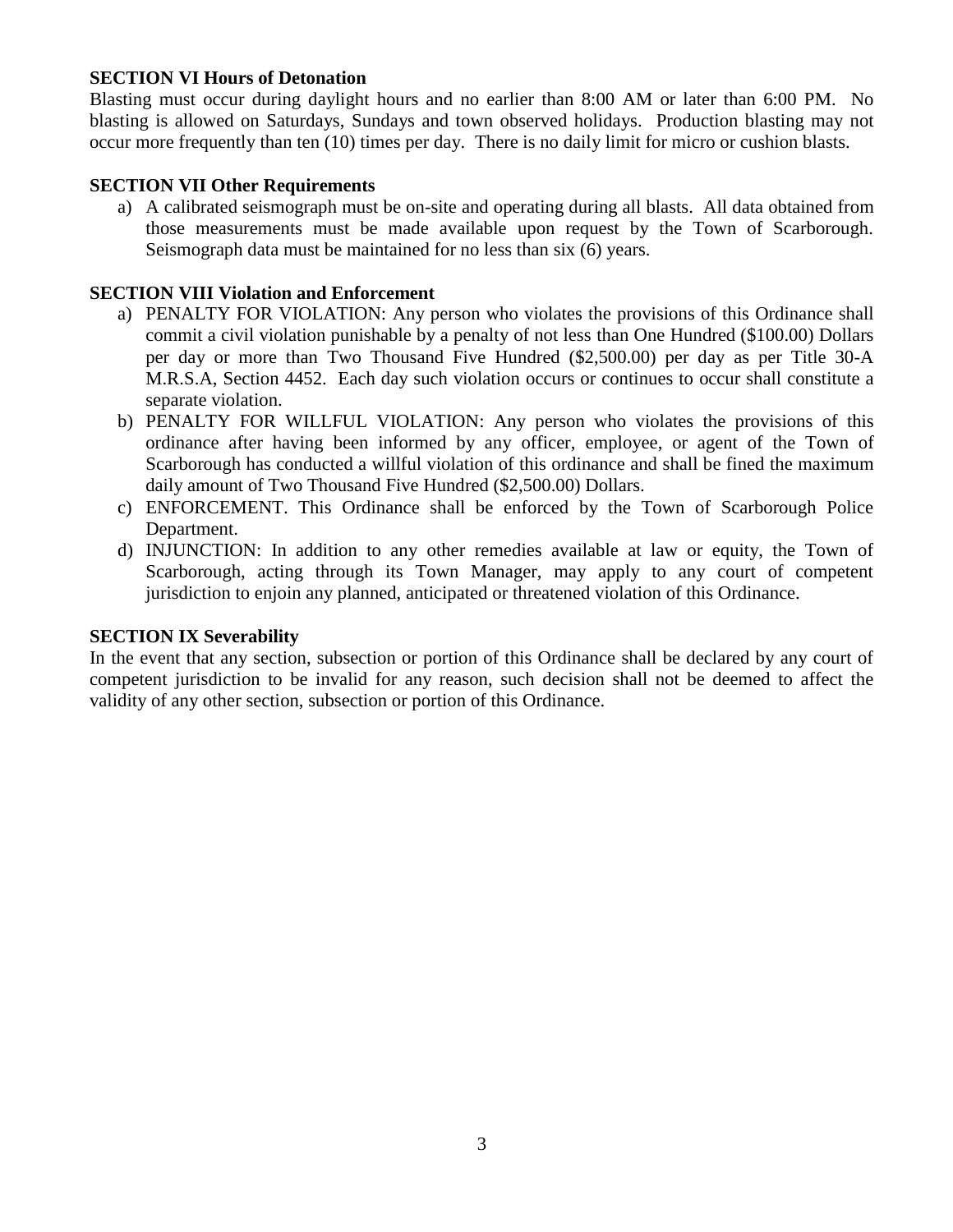|            |                                                              |                     |                                                                                                                                                                                                                                | 246 U.S. Route One<br>Scarborough, ME 04074<br>Tel. (207) 883-4542 6 7 FAX: (207) 730-4270                                                                                                                                                                                                                     |
|------------|--------------------------------------------------------------|---------------------|--------------------------------------------------------------------------------------------------------------------------------------------------------------------------------------------------------------------------------|----------------------------------------------------------------------------------------------------------------------------------------------------------------------------------------------------------------------------------------------------------------------------------------------------------------|
|            |                                                              |                     |                                                                                                                                                                                                                                | <b>APPLICATION FOR BLASTING PERMIT</b>                                                                                                                                                                                                                                                                         |
|            |                                                              |                     |                                                                                                                                                                                                                                | APPLICANT MUST FILL OUT ALL REQUIRED INFORMATION BELOW                                                                                                                                                                                                                                                         |
|            |                                                              |                     |                                                                                                                                                                                                                                | TEL:<br>NAME OF APPLICANTS AND A RESIDENCE OF A RESIDENCE OF A RESIDENCE OF A RESIDENCE OF A RESIDENCE OF A RESIDENCE OF A RESIDENCE OF A RESIDENCE OF A RESIDENCE OF A RESIDENCE OF A RESIDENCE OF A RESIDENCE OF A RESIDENCE OF A RE                                                                         |
|            |                                                              |                     |                                                                                                                                                                                                                                |                                                                                                                                                                                                                                                                                                                |
|            |                                                              |                     |                                                                                                                                                                                                                                | CITY/TOWN: ZIP: 2009. 2009. 2009. 2009. 2009. 2009. 2009. 2009. 2009. 2009. 2009. 2009. 2009. 2009. 2009. 2009. 2009. 2009. 2009. 2009. 2009. 2009. 2009. 2009. 2009. 2009. 2009. 2009. 2009. 2009. 2009. 2009. 2009. 2009. 20                                                                                 |
|            |                                                              |                     |                                                                                                                                                                                                                                | BLASTING SITE INFORMATON                                                                                                                                                                                                                                                                                       |
|            |                                                              |                     |                                                                                                                                                                                                                                | NAME OF PROJECT/OWNER: WE ARREST A STATE OF THE STATE OF THE STATE OF THE STATE OF THE STATE OF THE STATE OF THE STATE OF THE STATE OF THE STATE OF THE STATE OF THE STATE OF THE STATE OF THE STATE OF THE STATE OF THE STATE                                                                                 |
|            |                                                              |                     |                                                                                                                                                                                                                                | PROPERTY ADDRESS: And the contract of the contract of the contract of the contract of the contract of the contract of the contract of the contract of the contract of the contract of the contract of the contract of the cont                                                                                 |
|            |                                                              |                     | SPECIFIC LOCATION: The contract of the contract of the contract of the contract of the contract of the contract of the contract of the contract of the contract of the contract of the contract of the contract of the contrac | <u> Tanzania (m. 1888)</u>                                                                                                                                                                                                                                                                                     |
|            |                                                              |                     |                                                                                                                                                                                                                                | CONTACT PERSON WHO KNOWS WHERE THE FIRING POINT WILL BE:                                                                                                                                                                                                                                                       |
|            |                                                              |                     |                                                                                                                                                                                                                                |                                                                                                                                                                                                                                                                                                                |
|            |                                                              |                     |                                                                                                                                                                                                                                | THE APPLICATION SHALL BE ACCOMPANIED BY AN ACCURATE AND DETAILED SITE DIAGRAM.                                                                                                                                                                                                                                 |
| Including: |                                                              |                     |                                                                                                                                                                                                                                |                                                                                                                                                                                                                                                                                                                |
|            | 1. COPY OF TAX MAP WITH LOTS IDENTIFIED                      |                     |                                                                                                                                                                                                                                |                                                                                                                                                                                                                                                                                                                |
|            |                                                              |                     | 3. COPY OF LIABILITY INSURANCE WITH 2,000,000 MINIMUM COVERAGE                                                                                                                                                                 | 2. MAP INDICATING STRUCTURE LOCATIONS IN REFERENCE TO BLAST LOCATION<br>4. PRE-BLAST SURVEY INCLUDING ALL ABUTTERS AND RESIDENCES WITHIN A 500 FOOT RADIUS.<br>BY SIGNING THE APPLICANT ATTESTS ALL BLASTING WILL BE CARRIED OUT IN ACCORDANCE WITH NPPA 495 EXPLOSIVE                                         |
|            |                                                              |                     |                                                                                                                                                                                                                                | AT ANY TIME IF IT IS FOUND THAT BLASTING IS BEING CONDUCTED IN VIOLATION OF APPLICABLE LAWS, RULES, AND<br>STANDARDS OR IN A MANNER UNSAFE OR UNSUITABLE AS DETERMINED BY THE FIRE CHIEF OR HIS DESIGNEE. THE<br>APPLICANTS SIGNATURE ON THIS FORM CONSTITUTES AN UNDERSTANDING AND ACCEPTANCE OF THESE TERMS. |
|            | PRINTED NAME OF APPLICANT:                                   |                     |                                                                                                                                                                                                                                |                                                                                                                                                                                                                                                                                                                |
|            |                                                              |                     |                                                                                                                                                                                                                                | (SIGNATURE AND TITLE OF APPLICANT)                                                                                                                                                                                                                                                                             |
|            |                                                              |                     |                                                                                                                                                                                                                                | <b>BLASTING INFORMATION</b>                                                                                                                                                                                                                                                                                    |
|            |                                                              |                     |                                                                                                                                                                                                                                | STATE FIRE MARSHAL'S PERMIT FOR EXPLOSIVES                                                                                                                                                                                                                                                                     |
|            |                                                              |                     | CITY/TOWN: STATE:                                                                                                                                                                                                              | NOTES:                                                                                                                                                                                                                                                                                                         |
|            | TELEPHONE:                                                   |                     |                                                                                                                                                                                                                                |                                                                                                                                                                                                                                                                                                                |
|            |                                                              |                     | DATE OF BLAST: TIME OF BLAST:                                                                                                                                                                                                  |                                                                                                                                                                                                                                                                                                                |
|            | ABUTTERS & UTILITIES NOTIFIED<br>ESTIMATED NUMBER OF BLASTS: |                     |                                                                                                                                                                                                                                |                                                                                                                                                                                                                                                                                                                |
|            |                                                              |                     |                                                                                                                                                                                                                                |                                                                                                                                                                                                                                                                                                                |
|            | EST. CUBIC YARDS TO BE REMOVED:                              |                     |                                                                                                                                                                                                                                |                                                                                                                                                                                                                                                                                                                |
|            |                                                              |                     |                                                                                                                                                                                                                                | <b>SCARBOROUGH FIRE DEPARTMENT USE ONLY</b>                                                                                                                                                                                                                                                                    |
| REC'D:     | APPLICATION INSPECTED:                                       | PERMIT FEE<br>PAID: | PERMIT ISSUED: NOTES:                                                                                                                                                                                                          | MATERIALS CODE AND ALL OTHER APPLICABLE STANDARDS AND LAWS. THE APPLICANT IS RESPONSIBLE FOR ANY BLASTING<br>RELATED DAMAGES THAT MIGHT OCCUR AS A RESULT OF BLASTING ACTIVITIES UNDERTAKEN. THIS PERMIT IS REVOCABLE                                                                                          |
| DATE:      | DATE:                                                        | DATE:               | DATE:                                                                                                                                                                                                                          |                                                                                                                                                                                                                                                                                                                |

 $\sqrt{28}$ 

Vote: 7 Yeas.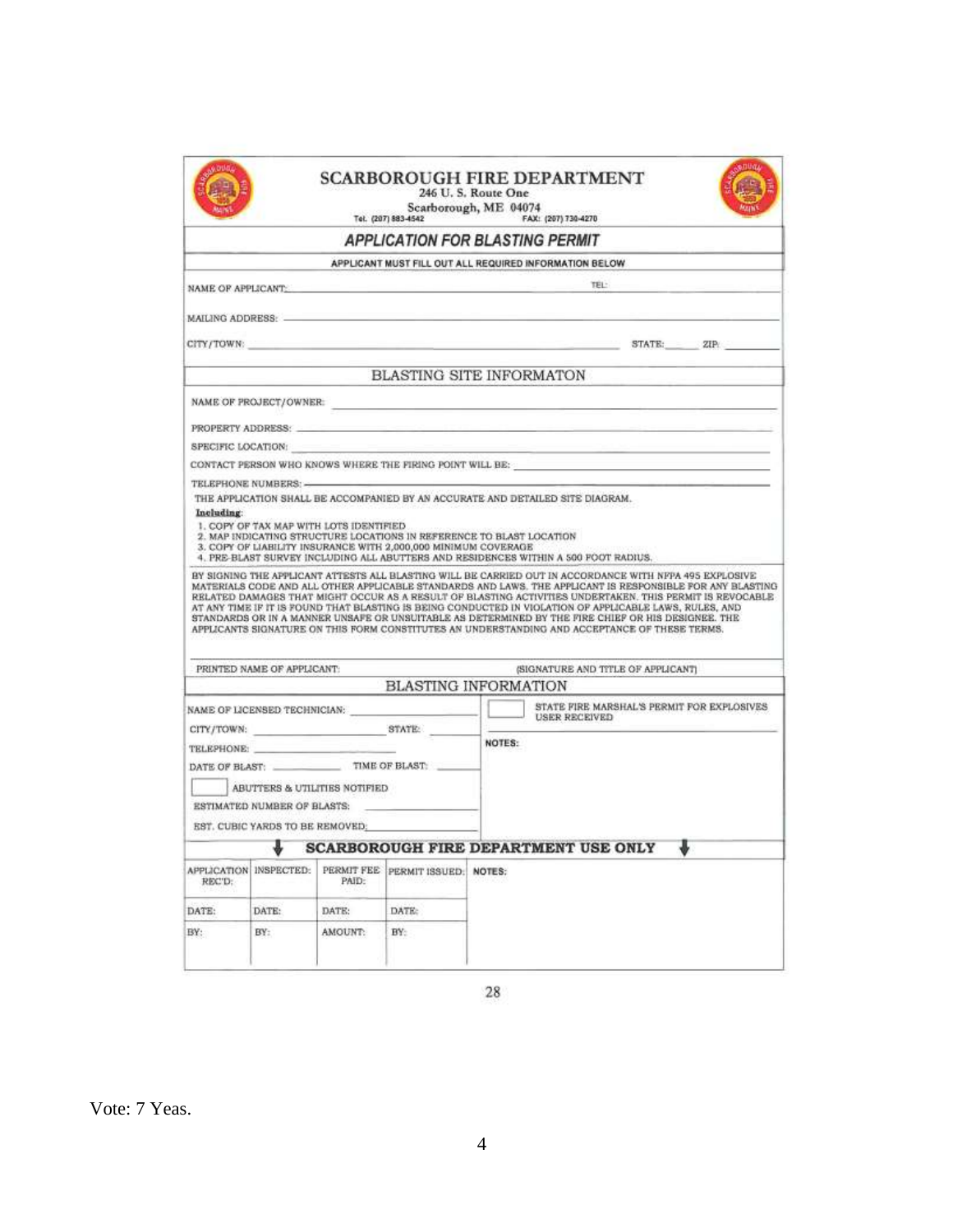**Order No. 16-57, 7:00 p.m. Public hearing and second reading on the proposed amendments to Chapter 1301, the General assistance Ordinance, pursuant to Title 22, M.R.S.A §4305 (4).** *[General Assistance Department]* Thomas J. Hall, Town Manager, gave a brief overview on this Order. Chairman Donovan opened the public hearing. As there were no comments either for or against the hearing was closed at 7:06 p.m.

Motion by Councilor St. Clair, seconded by Councilor Hayes, to move approval of the second reading on the proposed amendments to Chapter 1301, the General assistance Ordinance, pursuant to Title 22, M.R.S.A §4305 (4), as follows:

**Appendix A**

Effective: 10/01/16-09/30/17

| <b>GA Overall Maximums</b><br><b>Metropolitan Areas</b>                                                                                                                                                                                                                                                                                                                                                                                                                                                                                                                                                                                                                                   |                         |                             |                |                         |       |  |
|-------------------------------------------------------------------------------------------------------------------------------------------------------------------------------------------------------------------------------------------------------------------------------------------------------------------------------------------------------------------------------------------------------------------------------------------------------------------------------------------------------------------------------------------------------------------------------------------------------------------------------------------------------------------------------------------|-------------------------|-----------------------------|----------------|-------------------------|-------|--|
|                                                                                                                                                                                                                                                                                                                                                                                                                                                                                                                                                                                                                                                                                           |                         | <b>Persons in Household</b> |                |                         |       |  |
| <b>COUNTY</b>                                                                                                                                                                                                                                                                                                                                                                                                                                                                                                                                                                                                                                                                             | $\overline{\mathbf{1}}$ | $\overline{2}$              | $\overline{3}$ | $\overline{\mathbf{4}}$ | $5*$  |  |
| <b>Bangor HMFA:</b><br>Bangor, Brewer, Eddington, Glenburn, Hampden,<br>Hermon, Holden, Kenduskeag, Milford, Old Town,<br>Orono, Orrington, Penobscot Indian Island<br>Reservation, Veazie                                                                                                                                                                                                                                                                                                                                                                                                                                                                                                | 703                     | 777                         | 981            | 1,227                   | 1,437 |  |
| <b>Penobscot County HMFA:</b><br>Alton, Argyle UT, Bradford, Bradley, Burlington,<br>Carmel, Carroll plantation, Charleston, Chester,<br>Clifton, Corinna, Corinth, Dexter, Dixmont, Drew<br>plantation, East Central Penobscot UT, East<br>Millinocket, Edinburg, Enfield, Etna, Exeter,<br>Garland, Greenbush, Howland, Hudson, Kingman<br>UT, Lagrange, Lakeville, Lee, Levant, Lincoln,<br>Lowell town, Mattawamkeag, Maxfield, Medway,<br>Millinocket, Mount Chase, Newburgh Newport,<br>North Penobscot UT, Passadumkeag, Patten,<br>Plymouth, Prentiss UT, Seboeis plantation,<br>Springfield, Stacyville, Stetson, Twombly UT,<br>Webster plantation, Whitney UT, Winn, Woodville | 596                     | 673                         | 836            | 1,082                   | 1,254 |  |
| <b>Lewiston/Auburn MSA:</b><br>Auburn, Durham, Greene, Leeds, Lewiston,<br>Lisbon, Livermore, Livermore Falls, Mechanic<br>Falls, Minot, Poland, Sabattus, Turner, Wales                                                                                                                                                                                                                                                                                                                                                                                                                                                                                                                  | 575                     | 678                         | 855            | 1,086                   | 1,241 |  |
| <b>Portland HMFA:</b><br>Cape Elizabeth, Casco, Chebeague Island,<br>Cumberland, Falmouth, Freeport, Frye Island,<br>Gorham, Gray, Long Island, North Yarmouth,<br>Portland, Raymond, Scarborough, South Portland,<br>Standish, Westbrook, Windham, Yarmouth;<br>Buxton, Hollis, Limington, Old Orchard Beach                                                                                                                                                                                                                                                                                                                                                                             | 838                     | 975                         | 1,220          | 1,638                   | 1,717 |  |
| York/Kittery/S.Berwick HMFA:<br>Berwick, Eliot, Kittery, South Berwick, York                                                                                                                                                                                                                                                                                                                                                                                                                                                                                                                                                                                                              | 967                     | 1,011                       | 1,316          | 1,693                   | 2,070 |  |
| <b>Cumberland County HMFA: Baldwin,</b><br>Bridgton, Brunswick, Harpswell, Harrison, Naples,<br>New Gloucester, Pownal, Sebago                                                                                                                                                                                                                                                                                                                                                                                                                                                                                                                                                            | 750                     | 796                         | 1,058          | 1,542                   | 1,759 |  |

5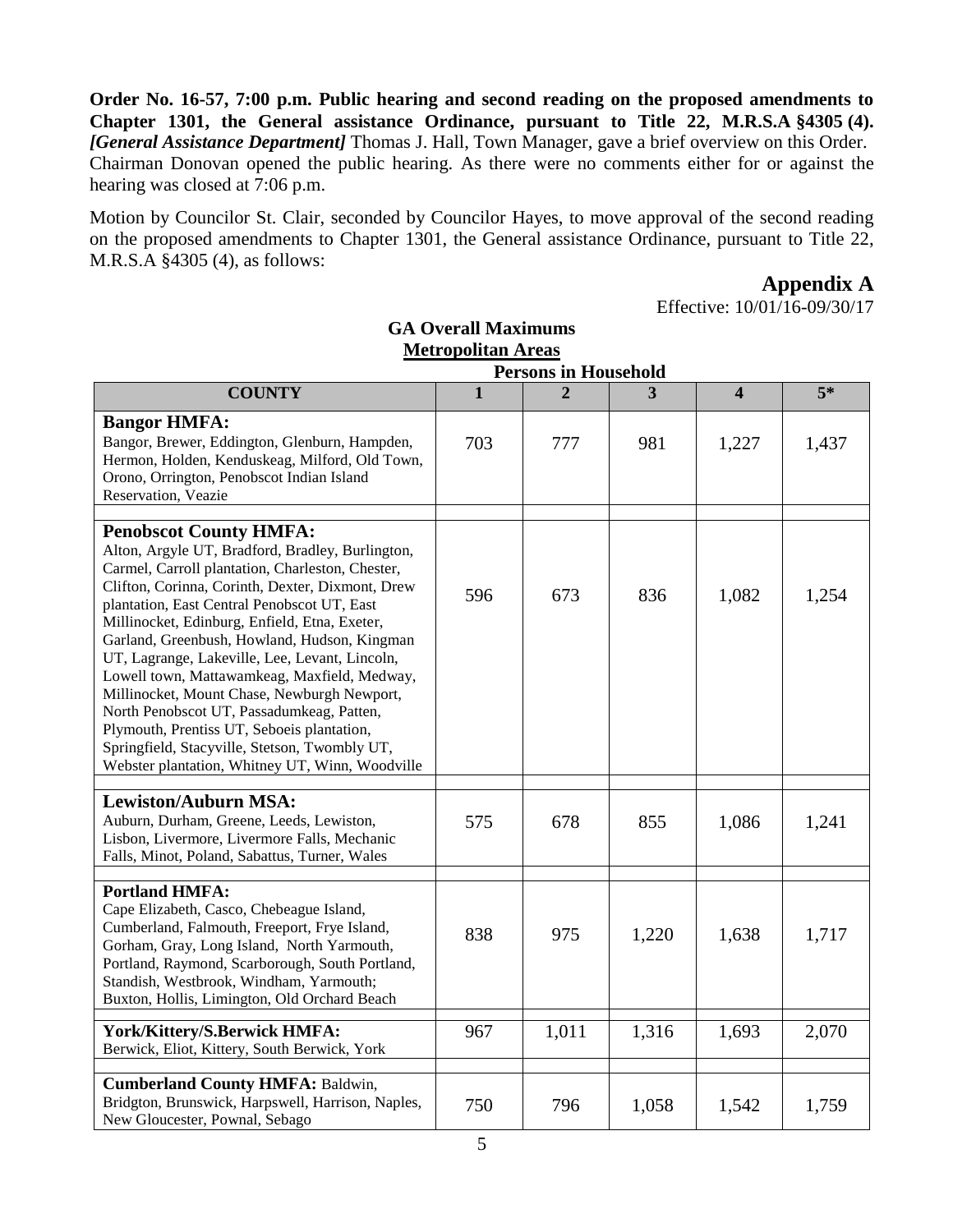| <b>COUNTY</b>                                                                                                                                                                                                                               |     | $\mathbf{2}$ | 3     |       | 5*    |
|---------------------------------------------------------------------------------------------------------------------------------------------------------------------------------------------------------------------------------------------|-----|--------------|-------|-------|-------|
| Sagadahoc HMFA:<br>Arrowsic, Bath, Bowdoin, Bowdoinham,<br>Georgetown, Perkins UT, Phippsburg, Richmond,<br>Topsham, West Bath, Woolwich                                                                                                    | 769 | 851          | 986   | 1,302 | 1,581 |
|                                                                                                                                                                                                                                             |     |              |       |       |       |
| <b>York County HMFA:</b><br>Acton, Alfred, Arundel, Biddeford, Cornish,<br>Dayton, Kennebunk, Kennebunkport, Lebanon,<br>Limerick, Lyman, Newfield, North Berwick,<br>Ogunquit, Parsonsfield, Saco, Sanford, Shapleigh,<br>Waterboro, Wells | 734 | 860          | 1,065 | 1,439 | 1,460 |

**\*Note: Add \$75 for each additional person.**

# **Non-Metropolitan Areas**

## **Persons in Household**

| <b>COUNTY</b>             | 1   | $\overline{2}$ | $\overline{\mathbf{3}}$ | $\overline{\mathbf{4}}$ | $5*$  |
|---------------------------|-----|----------------|-------------------------|-------------------------|-------|
| <b>Aroostook County</b>   | 609 | 624            | 750                     | 948                     | 1,037 |
|                           |     |                |                         |                         |       |
| <b>Franklin County</b>    | 636 | 662            | 783                     | 973                     | 1,383 |
|                           |     |                |                         |                         |       |
| <b>Hancock County</b>     | 653 | 737            | 936                     | 1,231                   | 1,277 |
|                           |     |                |                         |                         |       |
| <b>Kennebec County</b>    | 612 | 663            | 846                     | 1,075                   | 1,141 |
|                           |     |                |                         |                         |       |
| <b>Knox County</b>        | 743 | 745            | 916                     | 1,172                   | 1,299 |
|                           |     |                |                         |                         |       |
| <b>Lincoln County</b>     | 672 | 743            | 935                     | 1,163                   | 1,379 |
| <b>Oxford County</b>      | 572 | 621            | 761                     | 1,040                   | 1,325 |
|                           |     |                |                         |                         |       |
|                           | 583 | 663            | 817                     | 1,035                   | 1,106 |
| <b>Piscataquis County</b> |     |                |                         |                         |       |
|                           |     |                |                         |                         |       |
| <b>Somerset County</b>    | 665 | 694            | 824                     | 1,119                   | 1,122 |
|                           |     |                |                         |                         |       |
| <b>Waldo County</b>       | 655 | 741            | 876                     | 1,191                   | 1,266 |
|                           |     |                |                         |                         |       |
| <b>Washington County</b>  | 584 | 633            | 752                     | 957                     | 1,159 |
|                           |     |                |                         |                         |       |

**\* Please Note: Add \$75 for each additional person.**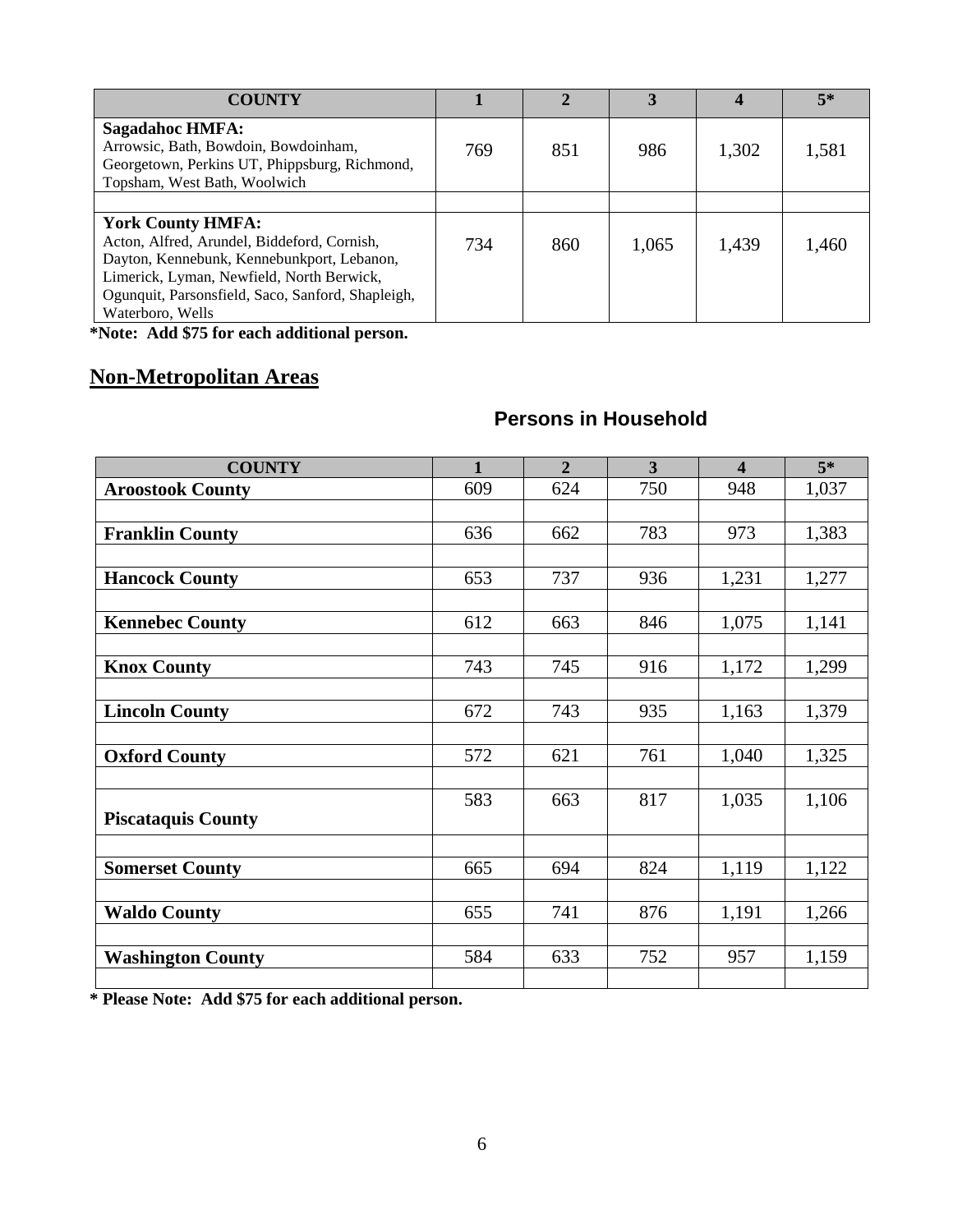### **Food Maximums**

Please Note: The maximum amounts allowed for food are established in accordance with the U.S.D.A. Thrifty Food Plan.

| <b>Number in Household</b> | <b>Weekly Maximum</b> | <b>Monthly Maximum</b> |
|----------------------------|-----------------------|------------------------|
|                            | 45.20                 | 194.36                 |
|                            | 89.60                 | 385.28                 |
| 3                          | 119.80                | 515.14                 |
|                            | 151.00                | 649.30                 |
|                            | 194.90                | 838.07                 |
|                            | 233.90                | 1,005.77               |
|                            | 257.20                | 1,105.96               |
|                            | 283.00                | 1,216.90               |

**Note: For each additional person add \$149 per month.**

**Appendix C** Effective: 10/01/16 to 09/30/17

# **GA Housing Maximums (Heated & Unheated Rents)**

**NOTE: NOT ALL MUNICIPALITIES SHOULD ADOPT THESE SUGGESTED HOUSING MAXIMUMS!** Municipalities should ONLY **consider** adopting the following numbers, if these figures are consistent with local rent values. If not, a market survey should be conducted and the figures should be altered accordingly. The results of any such survey must be presented to DHHS prior to adoption. **Or**, no housing maximums should be adopted and eligibility should be analyzed in terms of the Overall Maximum—Appendix A. *(See Instruction Memo for further guidance.)*

#### **Non-Metropolitan FMR Areas**

| <b>Aroostook County</b> | <b>Unheated</b> |                | <b>Heated</b> |                |
|-------------------------|-----------------|----------------|---------------|----------------|
| <b>Bedrooms</b>         | <b>Weekly</b>   | <b>Monthly</b> | <b>Weekly</b> | <b>Monthly</b> |
|                         | 111             | 476            | 129           | 556            |
|                         | ! 11            | 476            | 131           | 565            |
|                         | 130             | 558            | 159           | 682            |
|                         | 167             |                | 202           | 870            |
|                         |                 | 762            | 220           | 947            |
|                         |                 |                |               |                |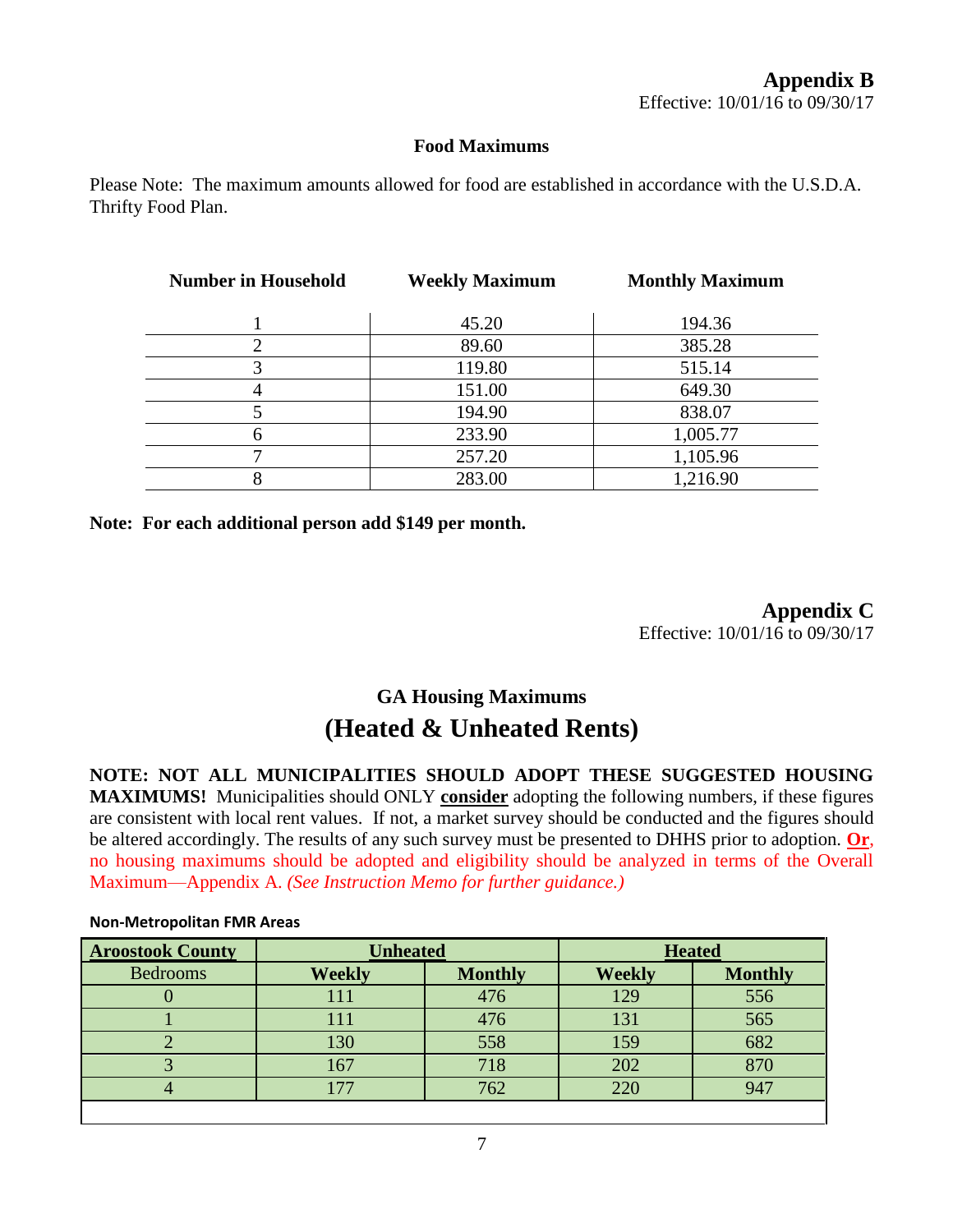| <b>Franklin County</b> | <b>Unheated</b> |                | <b>Heated</b> |                |
|------------------------|-----------------|----------------|---------------|----------------|
| <b>Bedrooms</b>        | <b>Weekly</b>   | <b>Monthly</b> | <b>Weekly</b> | <b>Monthly</b> |
| $\overline{0}$         | 117             | 503            | 136           | 583            |
|                        | 117             | 503            | 140           | 603            |
| $\overline{2}$         | 137             | 591            | 166           | 715            |
| 3                      | 173             | 743            | 208           | 895            |
| $\overline{4}$         | 258             | 1,108          | 301           | 1,293          |
|                        |                 |                |               |                |
| <b>Hancock County</b>  | <b>Unheated</b> |                | <b>Heated</b> |                |
| <b>Bedrooms</b>        | <b>Weekly</b>   | <b>Monthly</b> | <b>Weekly</b> | <b>Monthly</b> |
| $\overline{0}$         | 114             | 489            | 137           | 590            |
|                        | 126             | 543            | 155           | 667            |
| $\overline{2}$         | 163             | 699            | 198           | 853            |
| 3                      | 220             | 948            | 264           | 1,136          |
| $\overline{4}$         | 220             | 948            | 271           | 1,166          |
|                        |                 |                |               |                |
| <b>Kennebec County</b> | <b>Unheated</b> |                | <b>Heated</b> |                |
| <b>Bedrooms</b>        | <b>Weekly</b>   | <b>Monthly</b> | <b>Weekly</b> | <b>Monthly</b> |
| $\overline{0}$         | 104             | 448            | 128           | 549            |
| $\mathbf{1}$           | 109             | 469            | 138           | 593            |
| $\overline{2}$         | 142             | 609            | 177           | 763            |
| 3                      | 184             | 792            | 228           | 980            |
| $\overline{4}$         | 186             | 801            | 240           | 1,030          |

# **Non-Metropolitan FMR Areas**

| <b>Knox County</b>    | <b>Unheated</b> |                |               | <b>Heated</b>  |
|-----------------------|-----------------|----------------|---------------|----------------|
| <b>Bedrooms</b>       | <b>Weekly</b>   | <b>Monthly</b> | <b>Weekly</b> | <b>Monthly</b> |
| $\overline{0}$        | 135             | 579            | 158           | 680            |
|                       | 135             | 579            | 158           | 680            |
| $\overline{2}$        | 158             | 679            | 194           | 833            |
| 3                     | 207             | 889            | 250           | 1,077          |
| $\overline{4}$        | 223             | 959            | 276           | 1,188          |
|                       |                 |                |               |                |
| <b>Lincoln County</b> | <b>Unheated</b> |                |               | <b>Heated</b>  |
| <b>Bedrooms</b>       | <b>Weekly</b>   | <b>Monthly</b> | <b>Weekly</b> | <b>Monthly</b> |
| $\overline{0}$        | 119             | 513            | 142           | 609            |
|                       | 128             | 549            | 157           | 673            |
| $\overline{2}$        | 162             | 698            | 198           | 852            |
| 3                     | 205             | 880            | 248           | 1,068          |
| $\overline{4}$        | 242             | 1,039          | 295           | 1,268          |
|                       |                 |                |               |                |
| <b>Oxford County</b>  | <b>Unheated</b> |                |               | <b>Heated</b>  |
| <b>Bedrooms</b>       | <b>Weekly</b>   | <b>Monthly</b> | <b>Weekly</b> | <b>Monthly</b> |
| $\overline{0}$        | 95              | 408            | 118           | 509            |
|                       | 101             | 427            | 128           | 551            |
| $\overline{2}$        | 122             | 524            | 158           | 678            |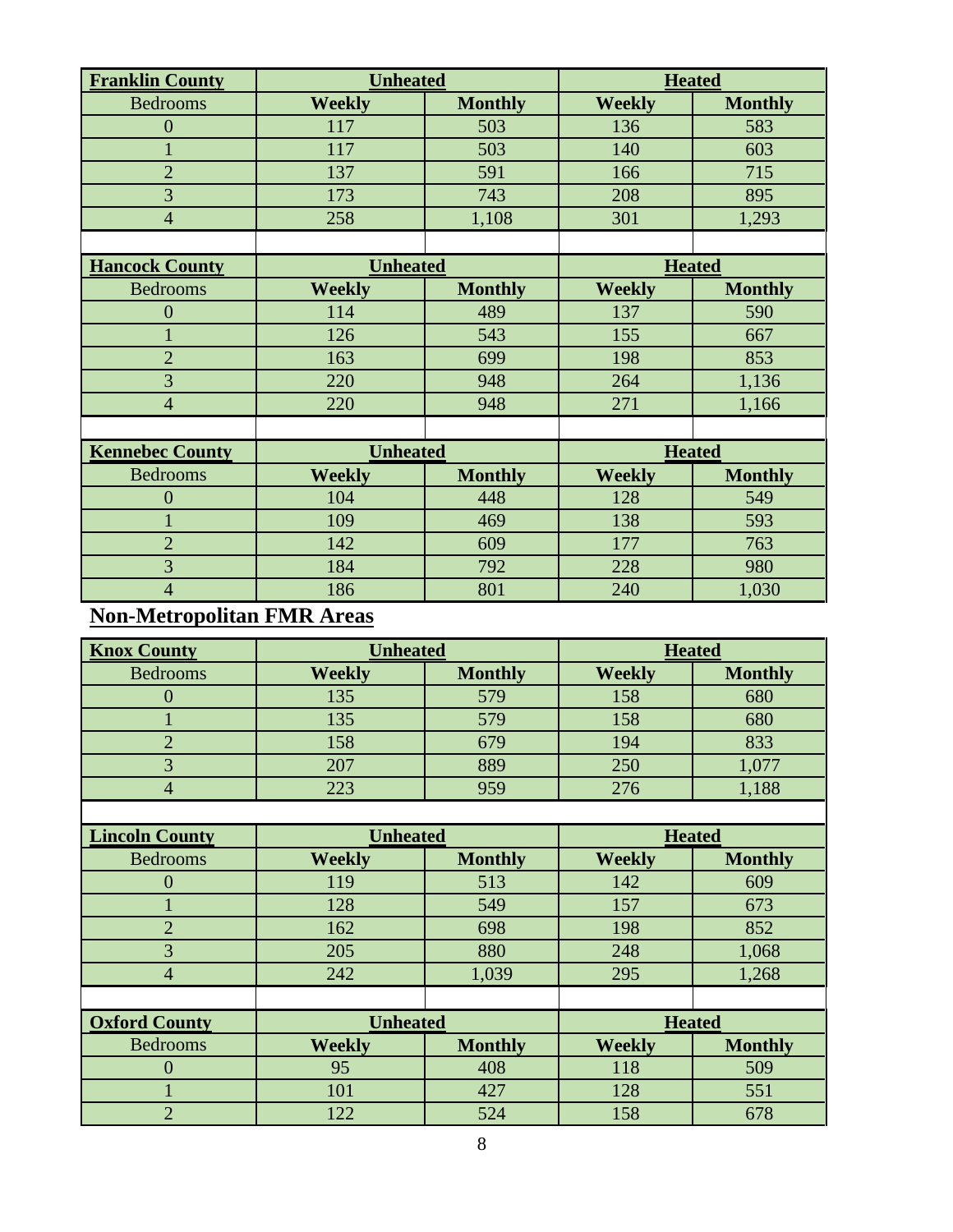| 3                         | 176             | 757            | 220           | 945            |  |
|---------------------------|-----------------|----------------|---------------|----------------|--|
| $\overline{4}$            | 229             | 985            | 282           | 1,214          |  |
|                           |                 |                |               |                |  |
| <b>Piscataquis County</b> | <b>Unheated</b> |                | <b>Heated</b> |                |  |
| <b>Bedrooms</b>           | <b>Weekly</b>   | <b>Monthly</b> | <b>Weekly</b> | <b>Monthly</b> |  |
| $\overline{0}$            | 104             | 447            | 123           | 530            |  |
| $\mathbf{1}$              | 116             | 500            | 140           | 604            |  |
| $\overline{2}$            | 144             | 621            | 174           | 749            |  |
| 3                         | 186             | 798            | 222           | 956            |  |
| $\overline{4}$            | 192             | 824            | 236           | 1,016          |  |
|                           |                 |                |               |                |  |
| <b>Somerset County</b>    | <b>Unheated</b> |                |               | <b>Heated</b>  |  |
| <b>Bedrooms</b>           | <b>Weekly</b>   | <b>Monthly</b> | <b>Weekly</b> | <b>Monthly</b> |  |
| $\overline{0}$            | 120             | 517            | 141           | 606            |  |
| 1                         | 121             | 519            | 147           | 631            |  |
| $\overline{2}$            | 143             | 615            | 175           | 753            |  |
| 3                         | 202             | 869            | 241           | 1,038          |  |
| $\overline{4}$            | 202             | 869            | 241           | 1,038          |  |
|                           |                 |                |               |                |  |

# **Non-Metropolitan FMR Areas**

| <b>Waldo County</b>      | <b>Unheated</b> |                | <b>Heated</b> |                |
|--------------------------|-----------------|----------------|---------------|----------------|
| <b>Bedrooms</b>          | <b>Weekly</b>   | <b>Monthly</b> | <b>Weekly</b> | <b>Monthly</b> |
| $\overline{0}$           | 116             | 497            | 138           | 592            |
| 1                        | 127             | 547            | 156           | 671            |
| $\overline{2}$           | 149             | 639            | 184           | 793            |
| 3                        | 211             | 908            | 255           | 1,096          |
| $\overline{4}$           | 215             | 926            | 269           | 1,155          |
|                          |                 |                |               |                |
|                          | <b>Unheated</b> |                | <b>Heated</b> |                |
| <b>Washington County</b> |                 |                |               |                |
| <b>Bedrooms</b>          | <b>Weekly</b>   | <b>Monthly</b> | <b>Weekly</b> | <b>Monthly</b> |
| $\theta$                 | 98              | 420            | 121           | 521            |
| 1                        | 102             | 439            | 131           | 563            |
| $\overline{2}$           | 120             | 515            | 156           | 669            |
| 3                        | 157             | 674            | 200           | 862            |
| $\overline{4}$           | 191             | 819            | 244           | 1,048          |

## **Metropolitan FMR Areas**

| <b>Bangor HMFA</b> | <b>Unheated</b> |                | <b>Heated</b> |                |  |
|--------------------|-----------------|----------------|---------------|----------------|--|
| <b>Bedrooms</b>    | Weekly          | <b>Monthly</b> | <b>Weekly</b> | <b>Monthly</b> |  |
|                    | 125             | 539            | 149           | 640            |  |
|                    | 135             | 583            | 164           | 707            |  |
|                    | .73             | 744            | 209           | 898            |  |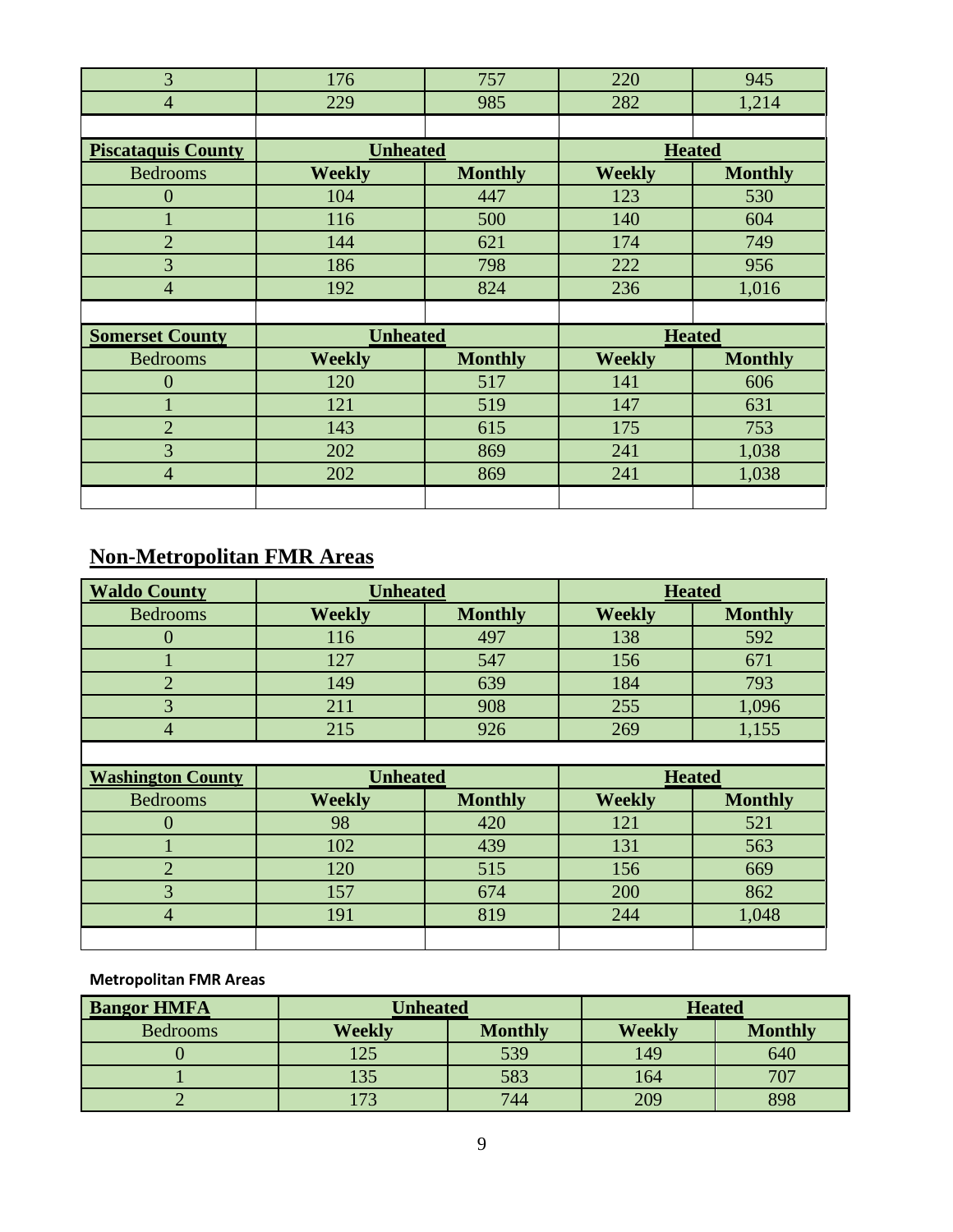|  |                   | $\overline{\phantom{a}}$ |  |
|--|-------------------|--------------------------|--|
|  | . <i>. .</i><br>້ | າດດ<br>UG.               |  |
|  |                   |                          |  |

| <b>Penobscot Cty. HMFA</b> | <b>Unheated</b> |                | <b>Heated</b> |                |
|----------------------------|-----------------|----------------|---------------|----------------|
| <b>Bedrooms</b>            | <b>Weekly</b>   | <b>Monthly</b> | <b>Weekly</b> | <b>Monthly</b> |
| $\theta$                   | 101             | 432            | 124           | 533            |
|                            | 111             | 479            | 140           | 603            |
| $\overline{2}$             | 139             | 599            | 175           | 753            |
| 3                          | 186             | 799            | 230           | 987            |
| $\overline{4}$             | 213             | 914            | 266           | 1,143          |
|                            |                 |                |               |                |
| <b>Lewiston/Auburn MSA</b> | <b>Unheated</b> |                | <b>Heated</b> |                |
| <b>Bedrooms</b>            | <b>Weekly</b>   | <b>Monthly</b> | <b>Weekly</b> | <b>Monthly</b> |
| $\overline{0}$             | 96              | 411            | 119           | 512            |
|                            | 112             | 484            | 141           | 608            |
| $\overline{2}$             | 144             | 618            | 180           | 772            |
| 3                          | 187             | 803            | 230           | 991            |
|                            |                 |                |               |                |

**Metropolitan FMR Areas**

| <b>Portland HMFA</b> | <b>Unheated</b> |                |               | <b>Heated</b>  |
|----------------------|-----------------|----------------|---------------|----------------|
| <b>Bedrooms</b>      | <b>Weekly</b>   | <b>Monthly</b> | <b>Weekly</b> | <b>Monthly</b> |
|                      | 157             | 674            | 180           | 775            |
|                      | 182             | 781            | 210           | 905            |
|                      | 229             | 983            | 264           | 1,137          |
|                      | 315             | 1,355          | 359           | 1,543          |
|                      | 320             | 1,377          | 373           | 1,606          |
|                      |                 |                |               |                |

| <b>York/Kittery/S. Berwick</b><br><b>HMFA</b> | <b>Unheated</b> |                | <b>Heated</b> |                |
|-----------------------------------------------|-----------------|----------------|---------------|----------------|
| <b>Bedrooms</b>                               | <b>Weekly</b>   | <b>Monthly</b> | <b>Weekly</b> | <b>Monthly</b> |
| $\overline{0}$                                | 187             | 803            | 210           | 904            |
|                                               | 190             | 817            | 219           | 941            |
| $\overline{2}$                                | 251             | 1,079          | 287           | 1,233          |
| 3                                             | 328             | 1,410          | 372           | 1,598          |
| $\overline{4}$                                | 402             | 1,730          | 456           | 1,959          |
|                                               |                 |                |               |                |
| <b>Cumberland Cty. HMFA</b>                   | <b>Unheated</b> |                | <b>Heated</b> |                |
| <b>Bedrooms</b>                               | <b>Weekly</b>   | <b>Monthly</b> | <b>Weekly</b> | <b>Monthly</b> |
| $\Omega$                                      | 136             | 586            | 160           | 687            |
| 1                                             | 140             | 602            | 169           | 726            |
| $\overline{2}$                                | 191             | 821            | 227           | 975            |
| 3                                             | 293             | 1,259          | 337           | 1,447          |
| $\overline{4}$                                | 330             | 1,419          | 383           | 1,648          |
|                                               |                 |                |               |                |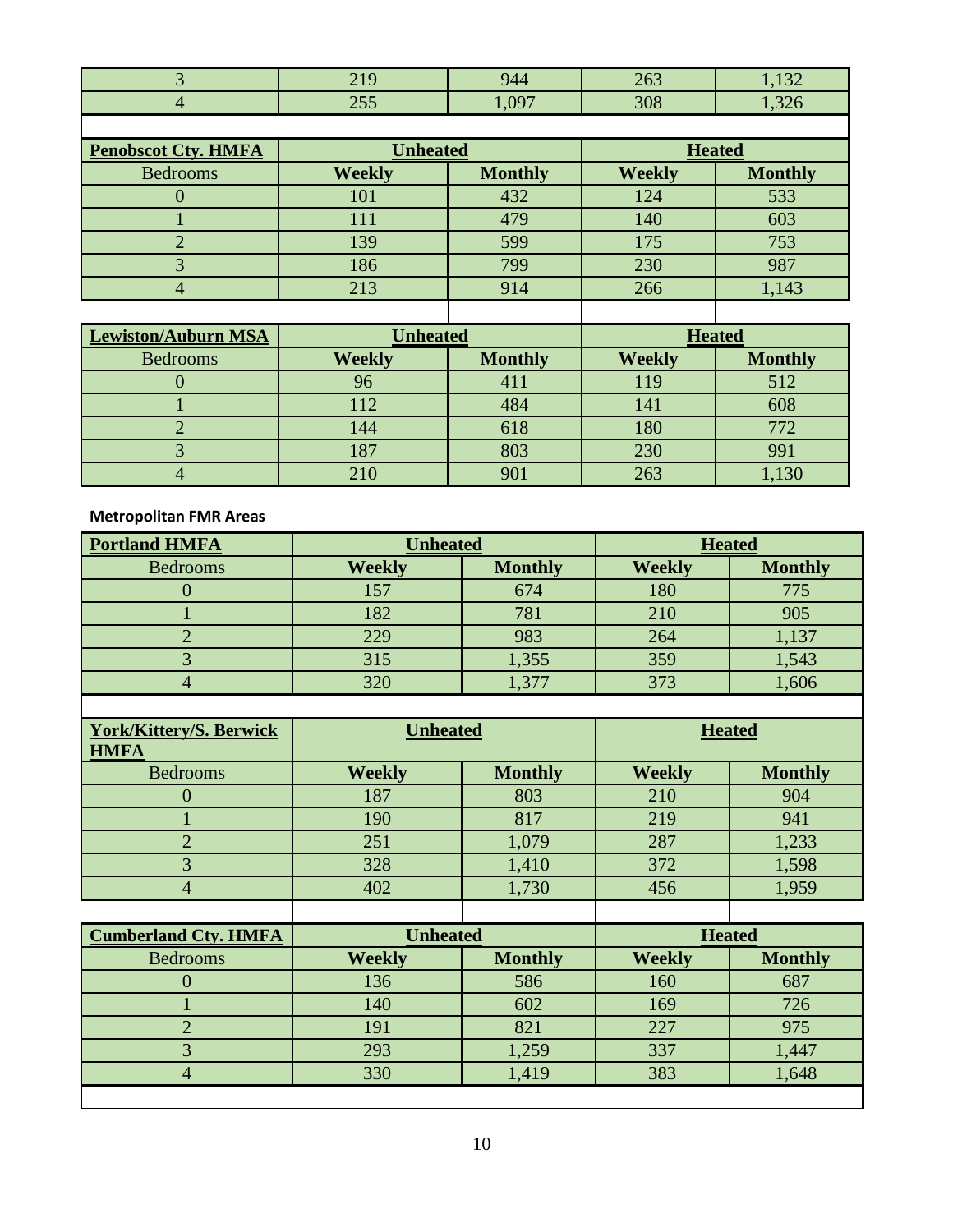| <b>Sagadahoc Cty. HMFA</b> | <b>Unheated</b> |                | <b>Heated</b> |                |
|----------------------------|-----------------|----------------|---------------|----------------|
| <b>Bedrooms</b>            | <b>Weekly</b>   | <b>Monthly</b> | <b>Weekly</b> | <b>Monthly</b> |
|                            | 141             | 605            | 164           | 706            |
|                            | 153             | 657            | 182           | 781            |
| $\overline{2}$             | 174             | 749            | 210           | 903            |
| 3                          | 237             | 1,019          | 281           | 1,207          |
| $\overline{4}$             | 289             | 1,241          | 342           | 1,470          |
|                            |                 |                |               |                |
| <b>York Cty. HMFA</b>      | <b>Unheated</b> |                | <b>Heated</b> |                |
| <b>Bedrooms</b>            | <b>Weekly</b>   | <b>Monthly</b> | <b>Weekly</b> | <b>Monthly</b> |
| 0                          | 133             | 570            | 156           | 671            |
|                            | 155             | 666            | 184           | 790            |
| $\overline{2}$             | 193             | 828            | 228           | 982            |
| $\overline{3}$             | 269             | 1,156          | 313           | 1,344          |
| 4                          |                 |                | 314           | 1,349          |

# **GA MAXIMUMS SUMMARY SHEET**

Note: The overall maximums found in *Appendices A, B, C, D, E, and F* are effective from **October 1, 2016 to September 30, 2017.**

# **APPENDIX A - OVERALL MAXIMUMS**

| County                                                      | <b>Persons in Household</b>                                                      |  |  |  |  |              |
|-------------------------------------------------------------|----------------------------------------------------------------------------------|--|--|--|--|--------------|
|                                                             |                                                                                  |  |  |  |  | <sub>n</sub> |
| <b>NOTE:</b> For each additional person add \$75 per month. |                                                                                  |  |  |  |  |              |
|                                                             | (The applicable figures from Appendix A, once adopted, should be inserted here.) |  |  |  |  |              |

## **APPENDIX B - FOOD MAXIMUMS**

| <b>Number in Household</b>                                   | <b>Weekly Maximum</b> | <b>Monthly Maximum</b> |
|--------------------------------------------------------------|-----------------------|------------------------|
|                                                              | 45.20                 | 194.36                 |
|                                                              | 89.60                 | 385.28                 |
| 3                                                            | 119.80                | 515.14                 |
| 4                                                            | 151.00                | 649.30                 |
|                                                              | 194.90                | 838.07                 |
| 6                                                            | 233.90                | 1,005.77               |
|                                                              | 257.20                | 1,105.93               |
| 8                                                            | 283.00                | 1,216.90               |
| <b>NOTE:</b> For each additional person add \$149 per month. |                       |                        |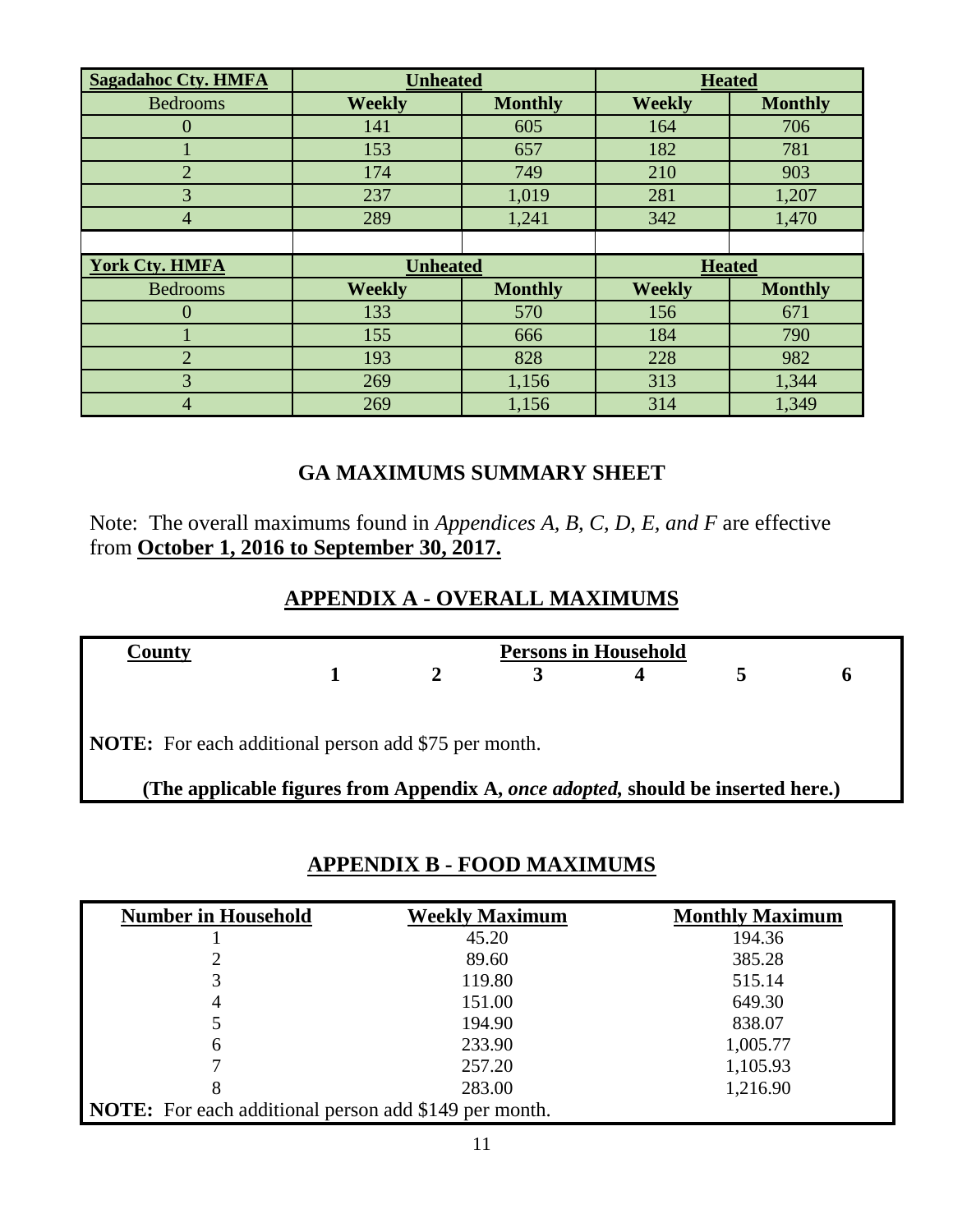## **APPENDIX C - HOUSING MAXIMUMS**

|                                                                                  |        | <b>Unheated</b> |        | <b>Heated</b>  |
|----------------------------------------------------------------------------------|--------|-----------------|--------|----------------|
| Number of<br><b>Bedrooms</b>                                                     | Weekly | <b>Monthly</b>  | Weekly | <b>Monthly</b> |
| $\theta$                                                                         |        |                 |        |                |
|                                                                                  |        |                 |        |                |
| 2                                                                                |        |                 |        |                |
| 3                                                                                |        |                 |        |                |
| $\overline{4}$                                                                   |        |                 |        |                |
| (The applicable figures from Appendix C, once adopted, should be inserted here.) |        |                 |        |                |

# **APPENDIX D - UTILITIES**

## **ELECTRIC**

**NOTE:** For an electrically heated dwelling also see "Heating Fuel" maximums below. But remember, an applicant is *not automatically* entitled to the "maximums" established—applicants must demonstrate need.

**1) Electricity Maximums for Households** *Without Electric Hot Water***:** The maximum amounts allowed for utilities, for lights, cooking and other electric uses *excluding* electric hot water and heat:

| <b>Number in Household</b>                                    | Weekly  | <b>Monthly</b> |
|---------------------------------------------------------------|---------|----------------|
|                                                               | \$14.00 | \$60.00        |
| ↑                                                             | \$15.70 | \$67.50        |
| 3                                                             | \$17.45 | \$75.00        |
| 4                                                             | \$19.70 | \$86.00        |
|                                                               | \$23.10 | \$99.00        |
| 6                                                             | \$25.00 | \$107.00       |
| <b>NOTE:</b> For each additional person add \$7.50 per month. |         |                |

**2) Electricity Maximums for Households** *With Electrically Heated Hot Water***:** The maximum amounts allowed for utilities, hot water, for lights, cooking and other electric uses *excluding* heat:

| <b>Number in Household</b>                                     | <b>Weekly</b> | <b>Monthly</b> |
|----------------------------------------------------------------|---------------|----------------|
|                                                                | \$20.08       | \$86.00        |
| 2                                                              | \$23.75       | \$102.00       |
| 3                                                              | \$27.70       | \$119.00       |
| 4                                                              | \$32.25       | \$139.00       |
| 5                                                              | \$37.30       | \$160.00       |
| 6                                                              | \$41.00       | \$176.00       |
| <b>NOTE:</b> For each additional person add \$10.00 per month. |               |                |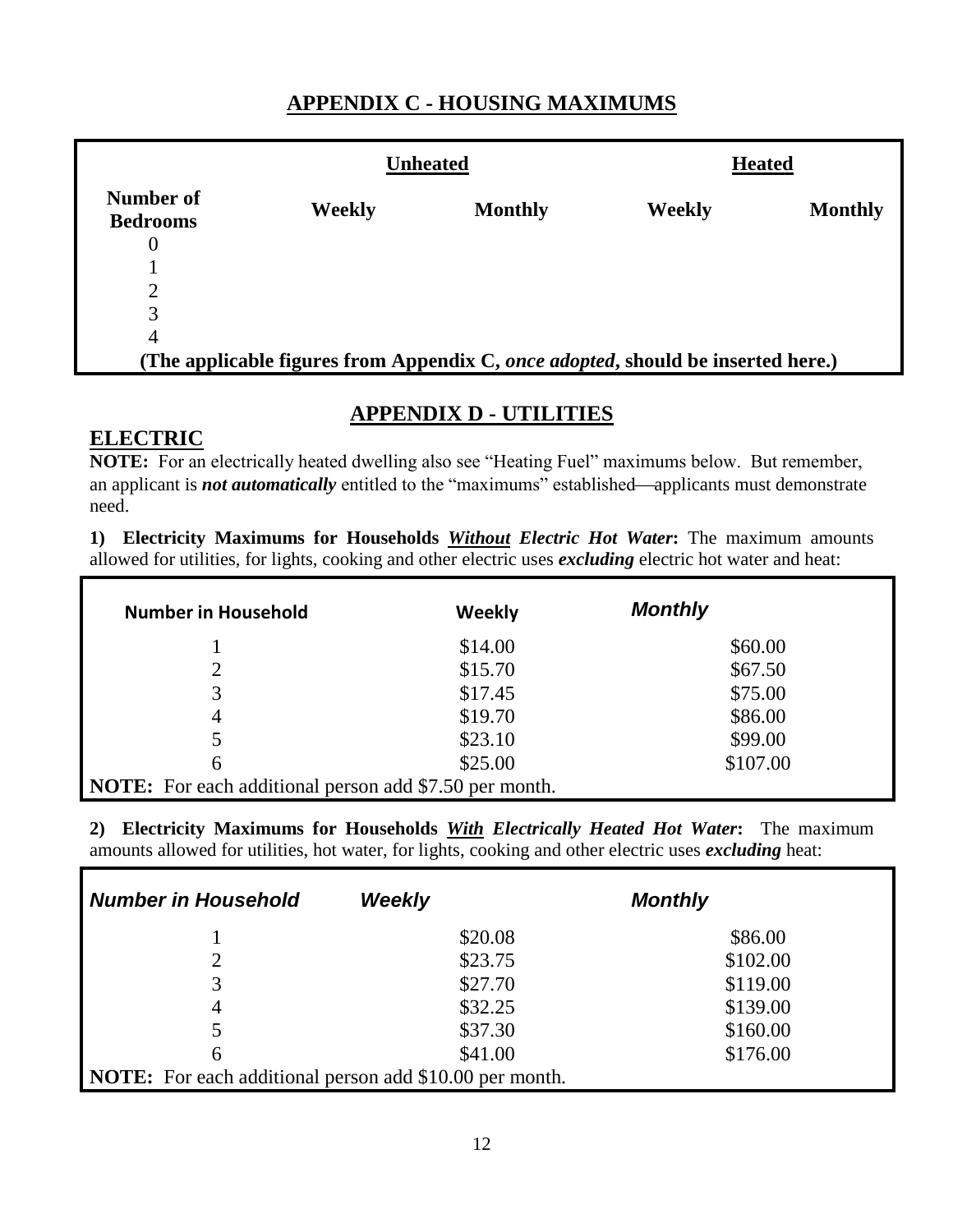**NOTE:** For electrically heated households, the maximum amount allowed for electrical utilities per month shall be the sum of the appropriate maximum amount under this subsection and the appropriate maximum for heating fuel as provided below.

## **APPENDIX E - HEATING FUEL**

| <b>Month</b> | <b>Gallons</b> | <b>Month</b> | <b>Gallons</b> |
|--------------|----------------|--------------|----------------|
| September    | 50             | January      | 225            |
| October      | 100            | February     | 225            |
| November     | 200            | March        | 125            |
| December     | 200            | April        | 125            |
|              |                | May          | 50             |

**NOTE:** When the dwelling unit is heated electrically, the maximum amount allowed for heating purposes will be calculated by multiplying the number of gallons of fuel allowed for that month by the current price per gallon. When fuels such as wood, coal and/or natural gas are used for heating purposes, they will be budgeted at actual rates, if they are reasonable. No eligible applicant shall be considered to need more than 7 tons of coal per year, 8 cords of wood per year, 126,000 cubic feet of natural gas per year, or 1000 gallons of propane.

# **APPENDIX F - PERSONAL CARE & HOUSEHOLD SUPPLIES**

| <b>Number in Household</b>                                                       | <b>Weekly Amount</b> | <b>Monthly Amount</b> |
|----------------------------------------------------------------------------------|----------------------|-----------------------|
| $1-2$                                                                            | \$10.50              | \$45.00               |
| $3-4$                                                                            | \$11.60              | \$50.00               |
| $5 - 6$                                                                          | \$12.80              | \$55.00               |
| $7 - 8$                                                                          | \$14.00              | \$60.00               |
| <b>NOTE:</b> For each additional person add \$1.25 per week or \$5.00 per month. |                      |                       |

## **SUPPLEMENT FOR HOUSEHOLDS WITH CHILDREN UNDER 5**

When an applicant can verify expenditures for the following items, a special supplement will be budgeted as necessary for households with children under 5 years of age for items such as cloth or disposable diapers, laundry powder, oil, shampoo, and ointment up to the following amounts:

| <b>Number of Children</b> | <b>Weekly Amount</b> | <b>Monthly Amount</b> |
|---------------------------|----------------------|-----------------------|
|                           | \$12.80              | \$55.00               |
| ∸                         | \$17.40              | \$75.00               |
|                           | \$23.30              | \$100.00              |
| 4                         | \$27.90              | \$120.00              |

Vote: 7 Yeas.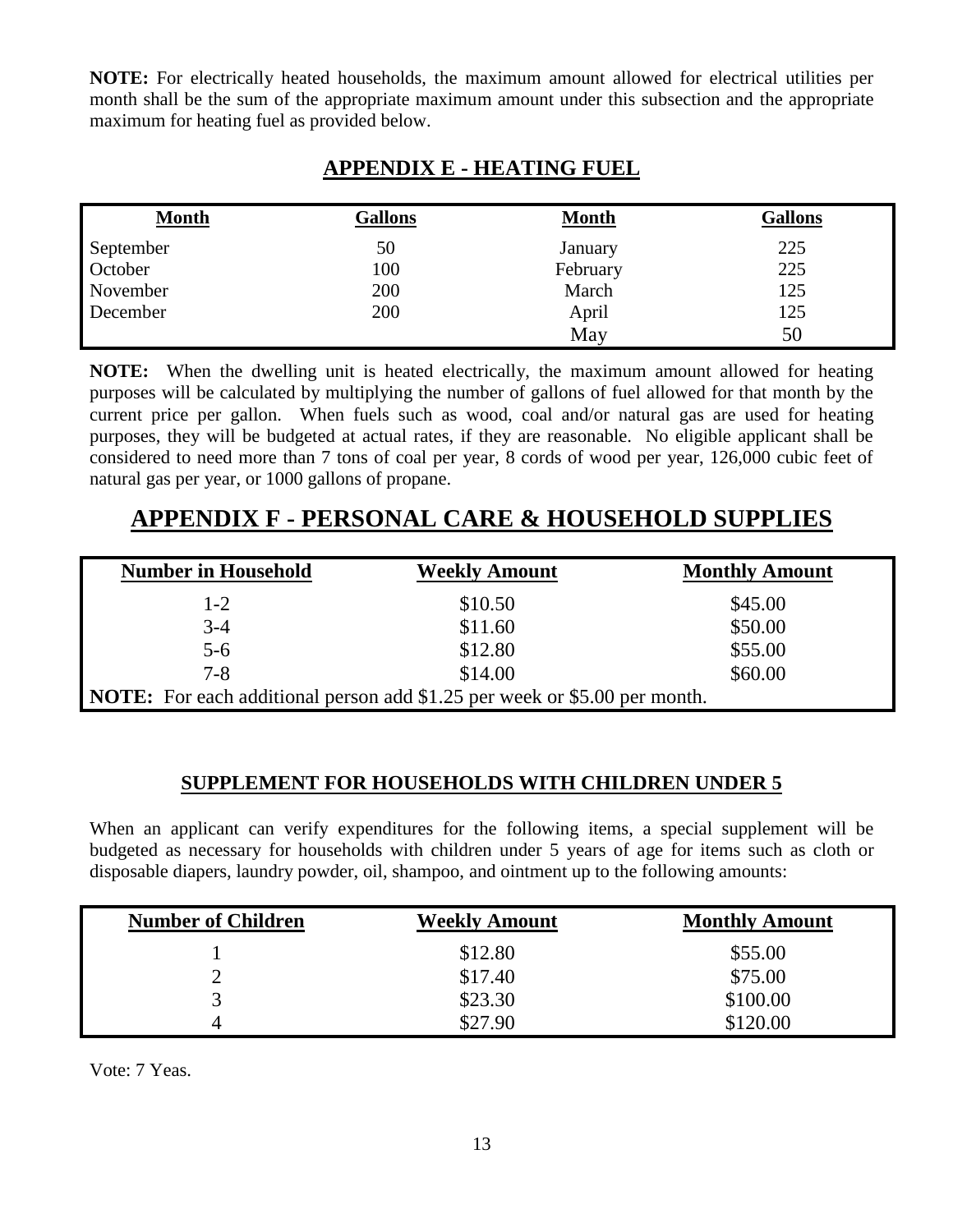**Order No. 16-60. 7:00 p.m. Public hearing and action on the renewal requests for Junkyard Permits, pursuant to Title 30-A – M.R.S.A. Chapter 183: Goldstein Steel Company Inc., located at 36 Running Hill Road; A. Gagnon or E. Perry Iron & Metal, located at Rigby Road; Scarborough Auto Parts, located at 40 Holmes Road and Speedway Auto, located at 343 Payne Road.** *[Town Clerk]* Thomas J. Hall, Town Manager, gave a brief overview on this Order. Chairman Donovan opened the public hearing. As there were no comments either for or against, the hearing was closed at 7:08 p.m.

Motion by Councilor St. Clair, seconded by Councilor Caterina, to move approval on the renewal requests for Junkyard Permits, pursuant to Title 30-A – M.R.S.A. Chapter 183: Goldstein Steel Company Inc., located at 36 Running Hill Road; A. Gagnon or E. Perry Iron & Metal, located at Rigby Road; Scarborough Auto Parts, located at 40 Holmes Road and Speedway Auto, located at 343 Payne Road.

Vote: 7 Yeas.

**OLD BUSINESS:** None at this time.

### **NEW BUSINESS:**

**Order No. 16-61. First reading and schedule a public hearing and second reading on the proposed amendments to Chapter 1002, the Town of Scarborough Shellfish Ordinance, section 5. Licensing - D. Conservation Activities.** *[Shellfish Conservation Commission]* Councilor Hayes, Liaison to the Conservation Commission, gave an overview on this Order.

Motion by Councilor St. Clair, seconded by Councilor Hayes, to move approval of the first reading on the proposed amendments to Chapter 1002, the Town of Scarborough Shellfish Ordinance, section 5. Licensing - D. Conservation Activities and schedule a public hearing and second reading for Wednesday, October 5, 2016, as follows:

#### **5. Licensing – Municipal Shellfish Digging is required.**

#### **D. Conservation Activities:** [Adopted 06-03-15]

The Town encourages all shellfish diggers to protect and enhance the resource by participating in conservation activities such as seeding clam beds, participating in shellfish surveys, and participating in other approved resource management activities. All Commercial License holders 18 years of age or older may be required to participate in shellfish seeding as deemed necessary by the Shellfish Conservation Committee. Seeding or other approved conservation activities also may be undertaken on a volunteer basis. Commercial License Holders who complete the specified number of hours of conservation activities which may include required shellfish seeding hours and volunteer hours for a total of twelve (12), will be eligible for priority license renewal pursuant to Section 5.E.4.(a) of this Ordinance.

The Shellfish Conservation Committee will approve all accepted conservation activities by a majority vote. The names and number of hours completed on an accepted conservation activity will be recorded in writing by the Shellfish Conservation Officer and submitted to the Shellfish Committee on a monthly basis for their records.

It shall be the sole responsibility of the Commercial License holder to contact the Shellfish Committee Members or the Shellfish Officer to determine the conservation available to participate in. The Shellfish Committee Chair, with consent of the majority membership of the Committee, may designate special conservation work during any period of State closure of the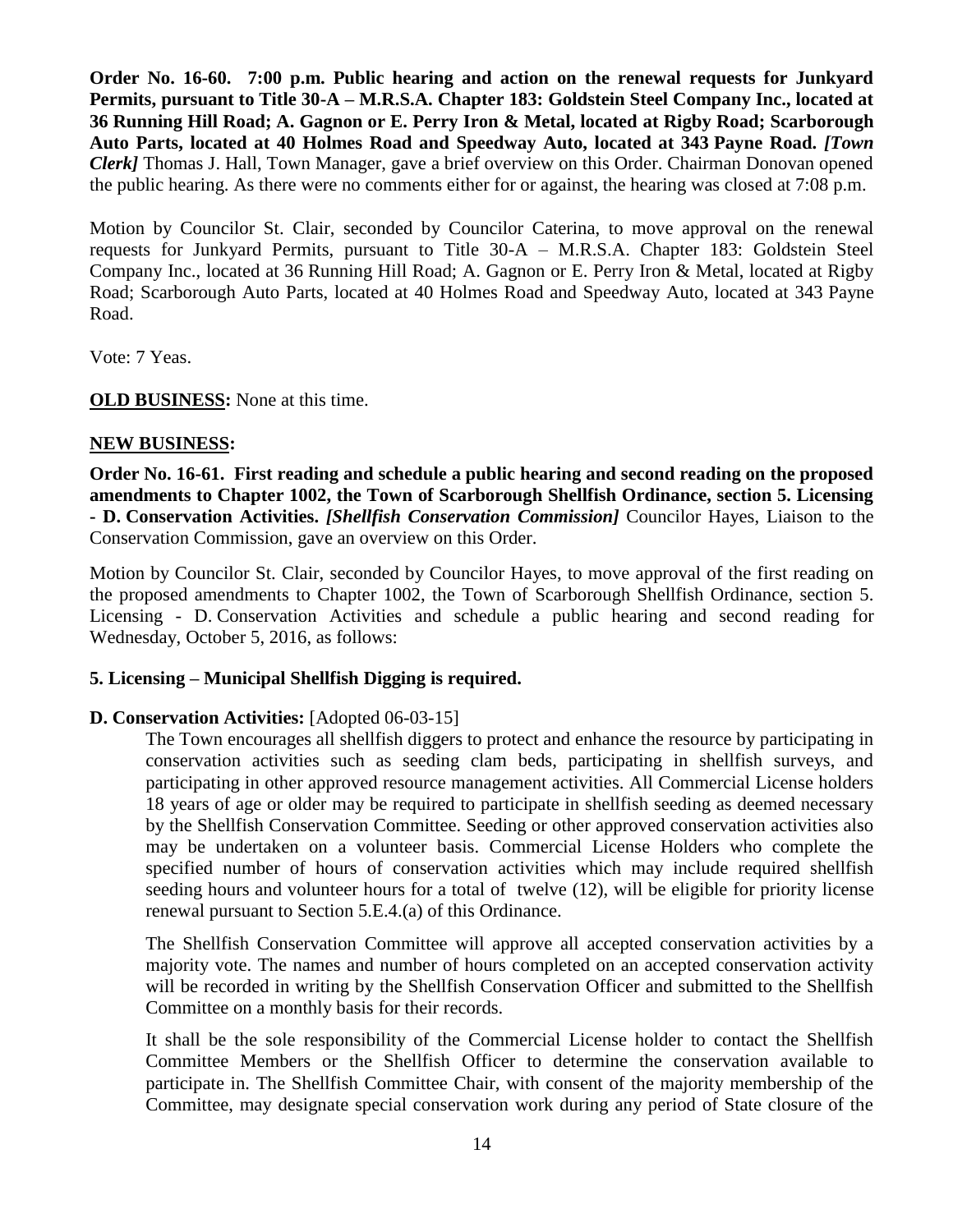Town of Scarborough shellfish beds. The Chair may poll the Committee by telephone, email, fax or in person for the purposes of this section. Each Commercial License holder is encouraged to contribute at least half of their voluntary conservation activity in the form of low tide work. All crab trapping is considered low tide work. The conservation year will run from May  $1<sup>st</sup>$  to November  $30<sup>th</sup>$ . School conservation activities have a deadline of December  $31<sup>st</sup>$  and are limited to a maximum of three (3) hours per project and six (6) hours total allowed.

The Shellfish Conservation Committee may waive all or part of the requirement for shellfish seeding for an applicant who provides the Committee with a written statement from a physician indicating that the applicant was not able to participate in any regularly scheduled shellfish seeding do to incapacitation by illness or injury. The Committee may also allow the following alternative conservation work, on an hour for hour basis, upon the request of an applicant made at a regular monthly meeting of the Committee. Such alternative work may be used to meet the shellfish seeding requirement or may be used to qualify as additional volunteer conservation activity:

- i. Another time to complete conservation time for an applicant who demonstrates to the Committee that the illness or incapacitation of a parent, spouse or child prevented that person from participating in regularly scheduled conservation time; or,
- ii. Alternate, less strenuous work for an applicant who provides the Committee with a written statement from a physician indicating that the applicant is not physically able to participate in regular conservation work.
- iii. At the discretion of the Project Leader, any scheduled conservation project may be canceled and/or terminated due to severe weather or safety concerns for those involved. Any participate present or arriving within ten minutes at the designated meeting area and start time must still sign in and sign out. These participants will receive the allotted hours of conservation time for that particular project regardless of performing the activity.

Vote: 7 Yeas.

**Item 8. Non Action Items.** None at this time.

## **Item 9. Standing and Special Committee Reports and Liaison Reports.**

- Councilor Caiazzo gave updates on the following: the Energy Committee and the Board of Education.
- Councilor Hayes gave updates on the following: the Rules and Policies Committee, the Senior Advisory Committee, the Coastal Harbor Committee and the Shellfish Conservation Commission.
- Councilor St. Clair gave updates on the following: the Appointments Committee and the Pest Management Committee.
- Councilor Babine gave updates on the following: the Finance Committee, the Library Trustees, the Maine Municipal Association Legislative Policy Committee and the Cumberland County Commissioners.
- Councilor Rowan gave updates on the following: the Scarborough Housing Alliance and the SEDCO Board.
- Councilor Caterina gave updates on the following: the Long Range Planning Committee, the Ordinance Committee and the Conservation Commission.